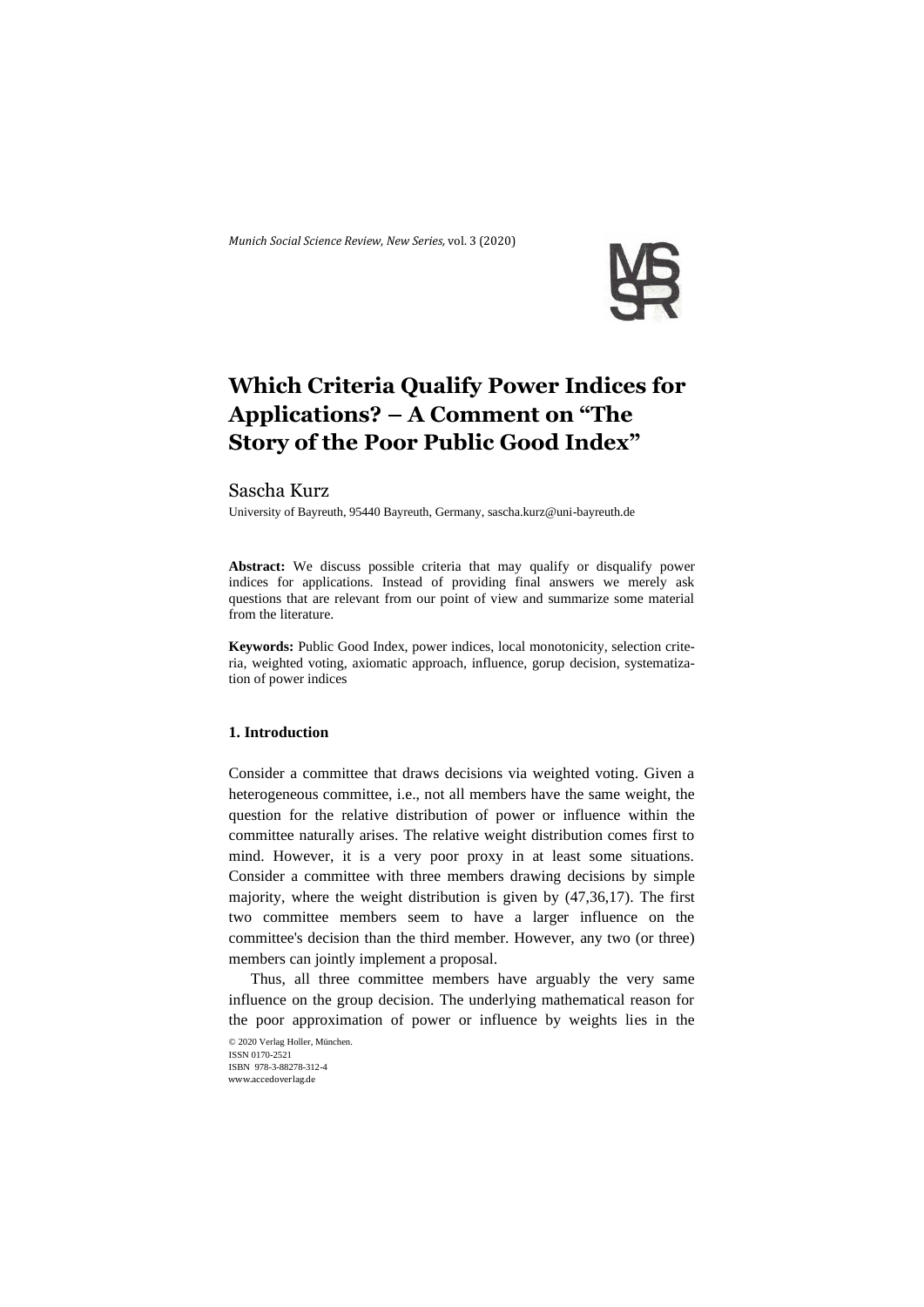variance of the possible weight vectors. I.e., our example might also be captured by weight vectors like (2,49,49), (30,40,30), or (40,15,45). Indeed, the set of weights representing such a weighted game is a fulldimensional polytope.

So, there is a need for measurements of power or influence that do not depend on a specific weighted representation but on the underlying *game*. (We will be more precise in the next section.) To this end so-called *power indices* were invented, see, e.g., Riker (1986) for a discussion about the introduction of the first power index. We remark that there is some discussion about what *power* precisely means, see, e.g., Riker (1964) and the citations thereof. However, we will not go into that here. The issue at stake is that several variants of power indices were proposed so far and still are, see, e.g., Casajus and Huettner (2018), so that one needs criteria to decide which power index to use. The discussion is quite old, see, e.g., Holler and Packel (1983) and the references therein. The current occasion is a comment Holler (2019), on a conjecture of Reinhard Selten, arguing that in some cases the choice or the exclusion of a certain power index is related to the fame and influence of its proposer. Of course, I agree that this should not be a relevant criterion and should be prevented in science. Here I would like to comment on the Public Good Index but mainly I would like to use the possibility to stimulate a broader discussion on reasonable criteria that qualify a power index for a given application. As this paper is also a comment and not a pure research paper, it contains many personal opinions and the selection of topics and literature is rather biased.

The remaining part of this comment is structured as follows. The necessary preliminaries on simple and weighted games as well as on power indices are given in Section 2. The main discussion on selection criteria for power indices is located in Section 3. The problem of whether we are still missing some important indices is addressed in Section 4. We draw a conclusion in Section 5.

### **2. Preliminaries**

For a positive integer *n* let  $N = \{1,...,n\}$  be the set of players. A *simple game* is a mapping *v*:  $2^N \rightarrow \{0,1\}$  from the subsets of N to binary outcomes satisfying  $v({\emptyset}) = 0$ ,  $v(N) = 1$ , and  $v(S) \le v(T)$  for all  $\{\emptyset\} \subseteq S \subseteq T \subseteq N$ . Here, a subset  $S \subseteq N$  is considered as the set of players that are in favor of a proposal, i.e., which vote *yes*. If  $v(S) = 1$  we call coalition S *winning* and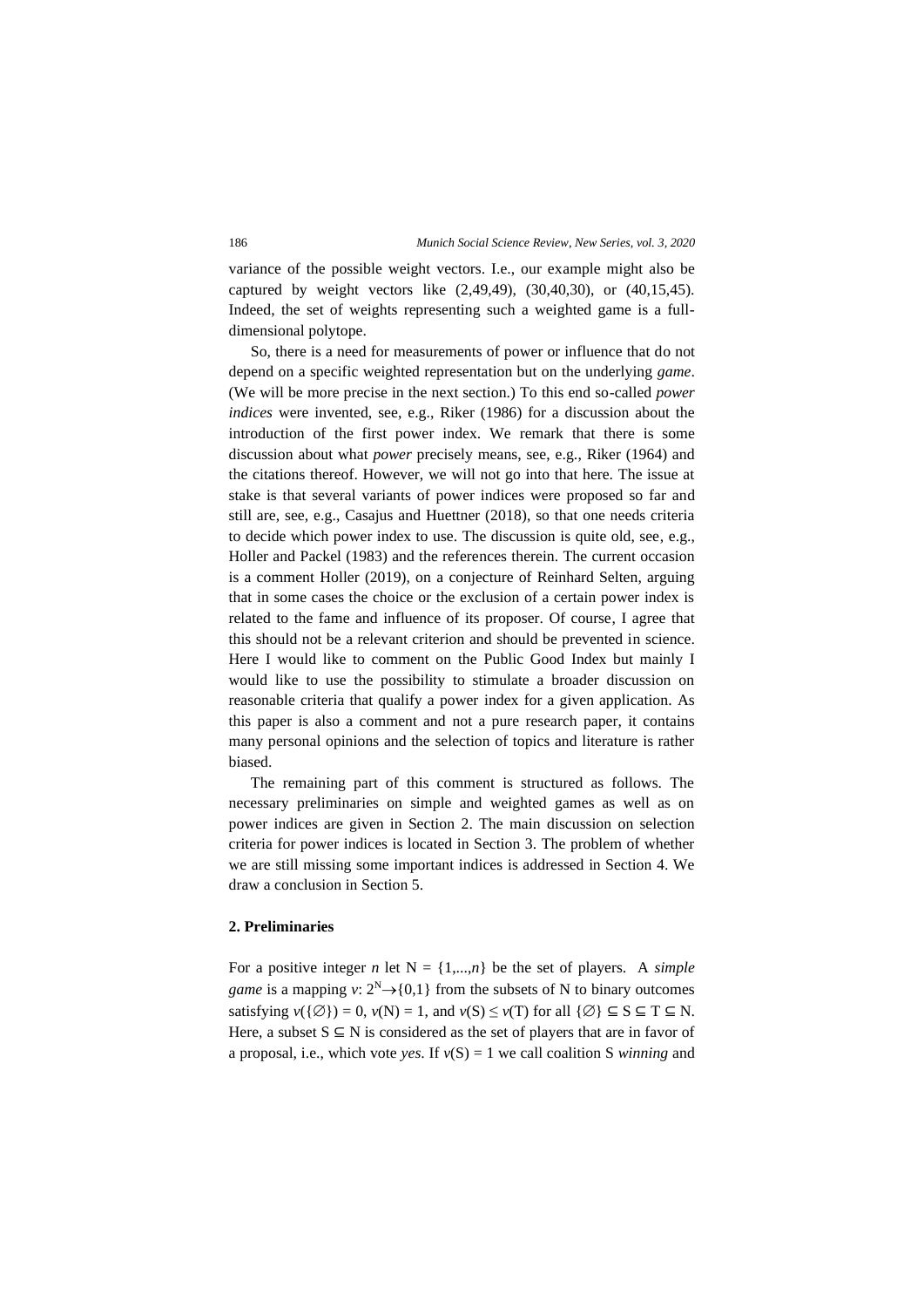*losing* otherwise. Given a simple game, by W we denote the set of winning and by L the set of losing coalitions. If a coalition S is winning but each proper subset is losing, then we call S *minimal winning*. Similarly, if S is losing but each proper superset of S is winning, then we call S *maximal losing*. If  $v(S) = v(S \cup \{i\})$  for all  $S \subseteq N$ , then we call player i a *null player*. Two players i and j are *equivalent* if  $v(S \cup \{i\}) = v(S \cup \{i\})$  for all S  $\subseteq$ N\{i,j}. A simple game v is called *weighted* if there exist *weights* w∈R<sup>n</sup>≥o and a *quota*  $q \in \mathbb{R}_{>0}$  such that  $v(S) = 1$  if and only if  $w(S) := \sum_{i \in S} w_i \ge q$ . As notation we use  $v = [q; w_1, ..., w_n]$  for a weighted game.

An example of a non-weighted simple game v is given by a family consisting of the parents {*F*,*M*} and two kids {*A*,*B*} jointly deciding on the next weekend trip. Assume that a proposal is accepted if at least one member of every group, i.e., parents and children, agrees. Since  $\{F,M\}$ and  ${A,B}$  are two losing coalitions but  ${F,A}$  and  ${M,B}$  are two winning coalitions consisting of the same set of players, the underlying simple game is not weighted. In our example players *F* and *M* as well as players *A* and *B* are equivalent. The minimal winning coalitions are given by  ${F,A}$ ,  ${F,B}$ ,  ${M,A}$ , and  ${M,B}$ . The *Public Good Index* PGI( $v$ )<sub>i</sub> of a player i in N is given by the number of minimal winning coalitions that contain player i divided by the total number of players in all minimal winning coalitions. I.e., in our example the Public Good Index assigns equal influence to all four players.

The Public Good Index is just one example of a *power index*. Here, we understand by a power index a parametric family of mappings from the set of simple games on n players<sup>1</sup> into  $\mathbb{R}^n$ , i.e., to each player of a simple game we assign a real number. By that definition we allow a large variety of possible power measures but also exclude constructions that depend on the representation of a (weighted) simple game like, e.g., the Colomer index, see Colomer and Martinez (1995). Instead of restricting the class of power indices, we introduce properties of power indices and argue that it is quite natural to expect some of these properties to be satisfied for a "reasonable" power index. We call a power index g *positive* if  $g_i(v) \ge 0$  and  $g(v) \ne 0$  for every simple game *v* and all players i in *v*. If  $\Sigma_{i \in N}$  g<sub>i</sub>(*v*) = 1 for every simple game v, then g is called *efficient*. In our context efficiency is a relevant

<sup>&</sup>lt;sup>1</sup> It is of course also possible to define a power index just on special subclasses of simple games like, e.g., weighted games. Examples for the latter are given by the power indices based on weighted representations from Kaniovski and Kurz (2015).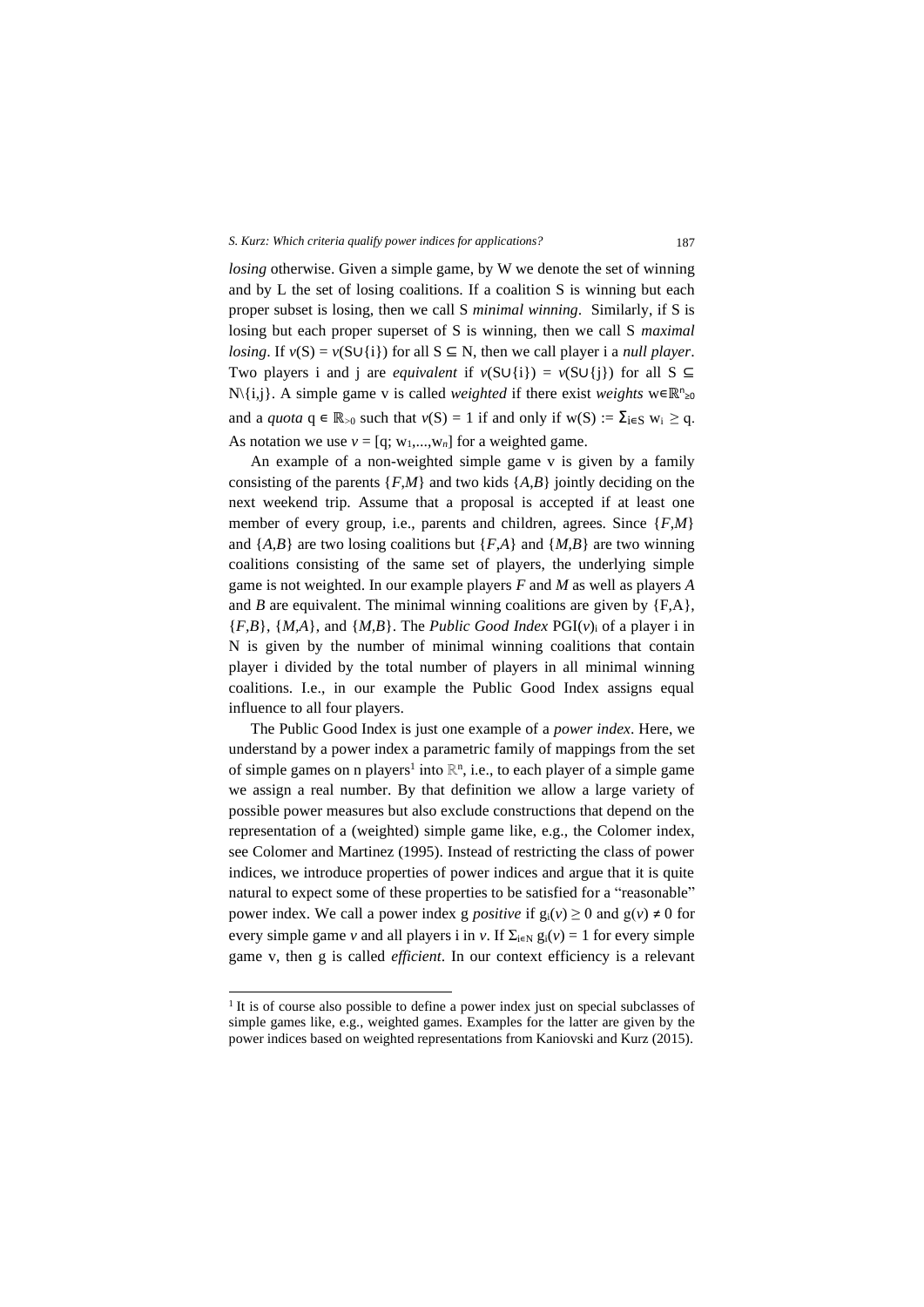property if we want to measure the *relative* distribution of power or influence. However, given any positive power index ĝ we can construct an efficient version via normalization, i.e.,  $g_i(v)$ : =  $\hat{g}_i(v)/\sum_{j \in N} \hat{g}_j(v)$ , see e.g. Kurz (2016, Lemma 3.4). We say that a power index g has the *null player property* if we have  $g_i(v) = 0$  for every null player i in an arbitrary simple game v. For any bijection  $\tau: N \to N$  we write  $\tau v$  for the simple game given by  $\text{tv}(S) = \text{v}(\tau(S))$  for any coalition  $S \subseteq N$ .

With this, we call a power index g *symmetric* if we have  $g_{\{\tau(i)\}}(\tau v) =$ g<sub>i</sub>(v) for every simple game v, every player  $i \in N$ , and every permutation  $\tau$ of N. If we always have  $g_i([q; w_1,...,w_n]) \ge g_i([q; w_1,...,w_n])$  for all indices i,j with  $w_i \geq w_i$ , we speak of *local monotonicity*. In order to define local monotonicity for non-weighted games, we need a bit more notation. Let v be an arbitrary simple game. If  $v(S \cup \{i\}) \ge v(S \cup \{j\})$  for all  $S \subseteq N\{i,j\}$ , we write  $i \ge j$ . With this, we call a power index g locally monotonic for v is  $g_i(v) \ge g_j(v)$  whenever  $i \ge j$ . If the relation  $\ge$  is a complete, i.e., if we always have  $i \ge j$  or  $j \ge i$ , we call *v complete simple game*, see Isbell (1958) for more details on Isbell's desirability relation. With this, a power index g is locally monotonic if it is locally monotonic for all complete simple games.<sup>2</sup>

A *TU game* is a mapping *v*:  $2^N \rightarrow \mathbb{R}$ , i.e., each coalition is associated with a real number. Several power indices have a generalization to TU games. In that case one speaks of a *value*. We remark that, e.g., the Shapley value was invented first and then later specialized to the Shapley-Shubik index for simple games.

#### **3. Selection criteria for power indices**

In this section we would like to collect some criteria that may guide a user to select an appropriate power index for a given application.

#### **3.1 The axiomatic approach**

The basic idea of the axiomatic approach is very appealing. In principle one looks for simple properties of a power index, called axioms. For a

 $2$  Of course, this definition may be restricted to the class of weighted games.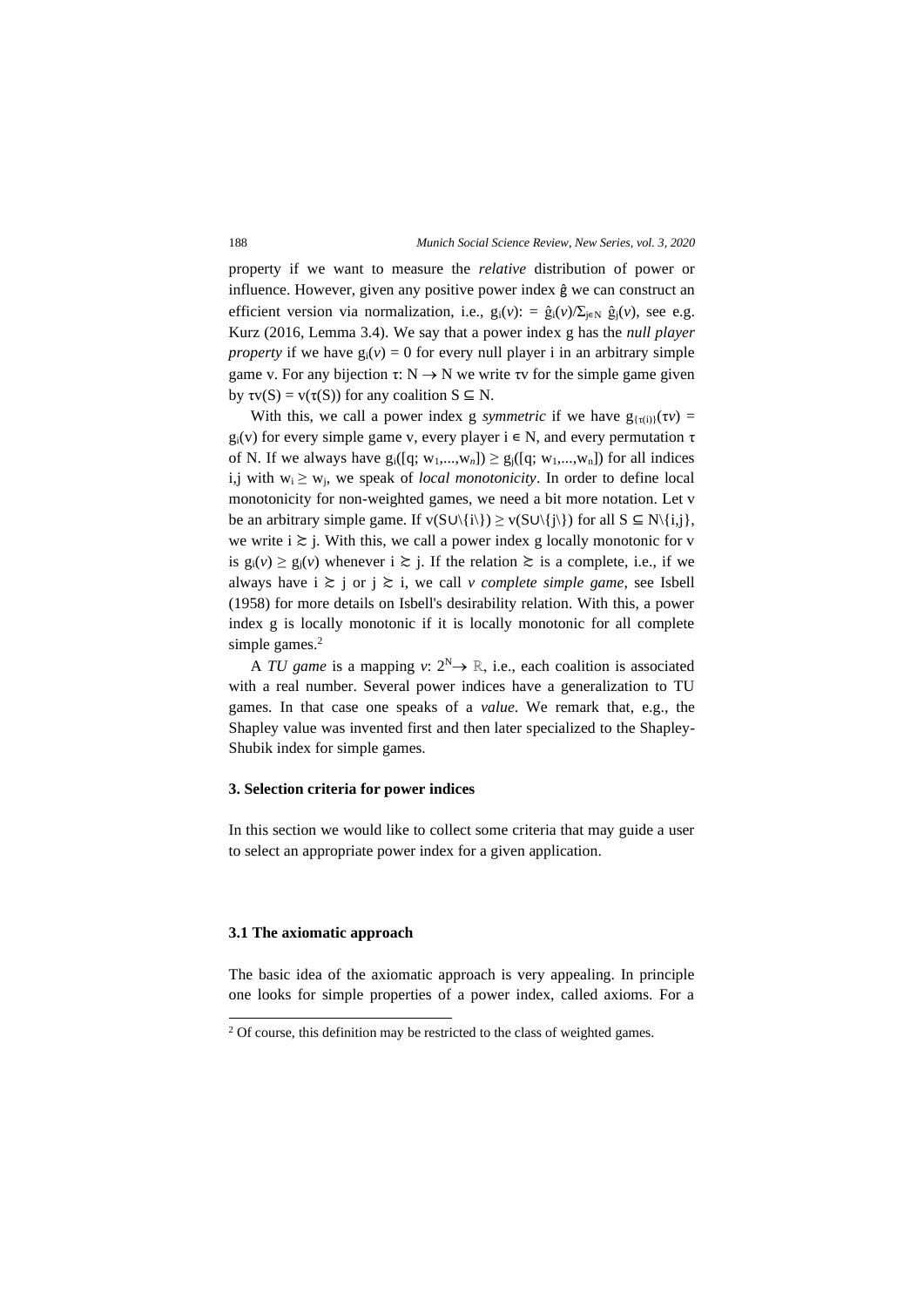#### *S. Kurz: Which criteria qualify power indices for applications?* 189

given practical problem then one can check, which axioms have to be satisfied. Since some of those axioms are violated by some power indices such an analysis can help to limit the set of "reasonable" power indices for the given application. This kind of reasoning was e.g. be applied in Napel and Welter (2017) for the selection of value, for the allocation of cartel damages. That approach calls for a large list of easy to evaluate and well justified axioms. Of course, it is helpful if the axioms are disjunctive enough so that one finally ends up with a rather small set of possibilities. Indeed, the ultimate goal is an axiomatization of a given power index, i.e., a set of inclusion-minimal axioms that uniquely characterizes a power index in the class of all theoretically possible power indices.

Of course, it is good to have a unique answer, but on the other hand this request ends up in a search for axioms that exactly do this job and hopefully can be motivated in a more or less reasonable way. The large literature on axiomatizations teaches us that it seems to be not that hard to come up with some axiomatization for a large variety of power indices. This is just a personal opinion, but in most axiomatizations in the literature there is one axiom that is not as convincing as the others and looks somehow "constructed" for the purpose of getting an axiomatization. (Admittedly, there are exceptions like, e.g., Youngs axiomatization of the Shapley value Young (1985).) Conceptionally, starting from a given power index and searching for reasonable axioms seems not to be the right direction from our point of view. Moreover, I would say that the (temporary) absence of an axiomatization should not be a disqualifier for a reasonable power index.

What about the other direction? Which axioms may be seen as rather essential for nearly every application? My personal list consists of positivity, symmetry, efficiency, and the null player property. Being a mathematician, I of course like linearity, i.e.,  $g(\alpha u + \beta v) = \alpha g(u) + \beta g(v)$ , or the reformulation and restriction to the class of simple games. However, I am not convinced that linearity is inherent in every application of power indices. As pointed out in Holler (2019), the violation of local monotonicity was, e.g., used in Felsenthal and Machover (1995) to disqualify the Public Good Index as a reasonable power index. As well as Holler, we do not agree on that point. My own answer on that issue is a bit indirect and goes as follows. If we say that symmetry, efficiency, the null player property and local monotonicity are essential for a reasonable power index, then have a look at the classes of power indices based on the representation polytope of weighted games in Kaniovski and Kurz (2015,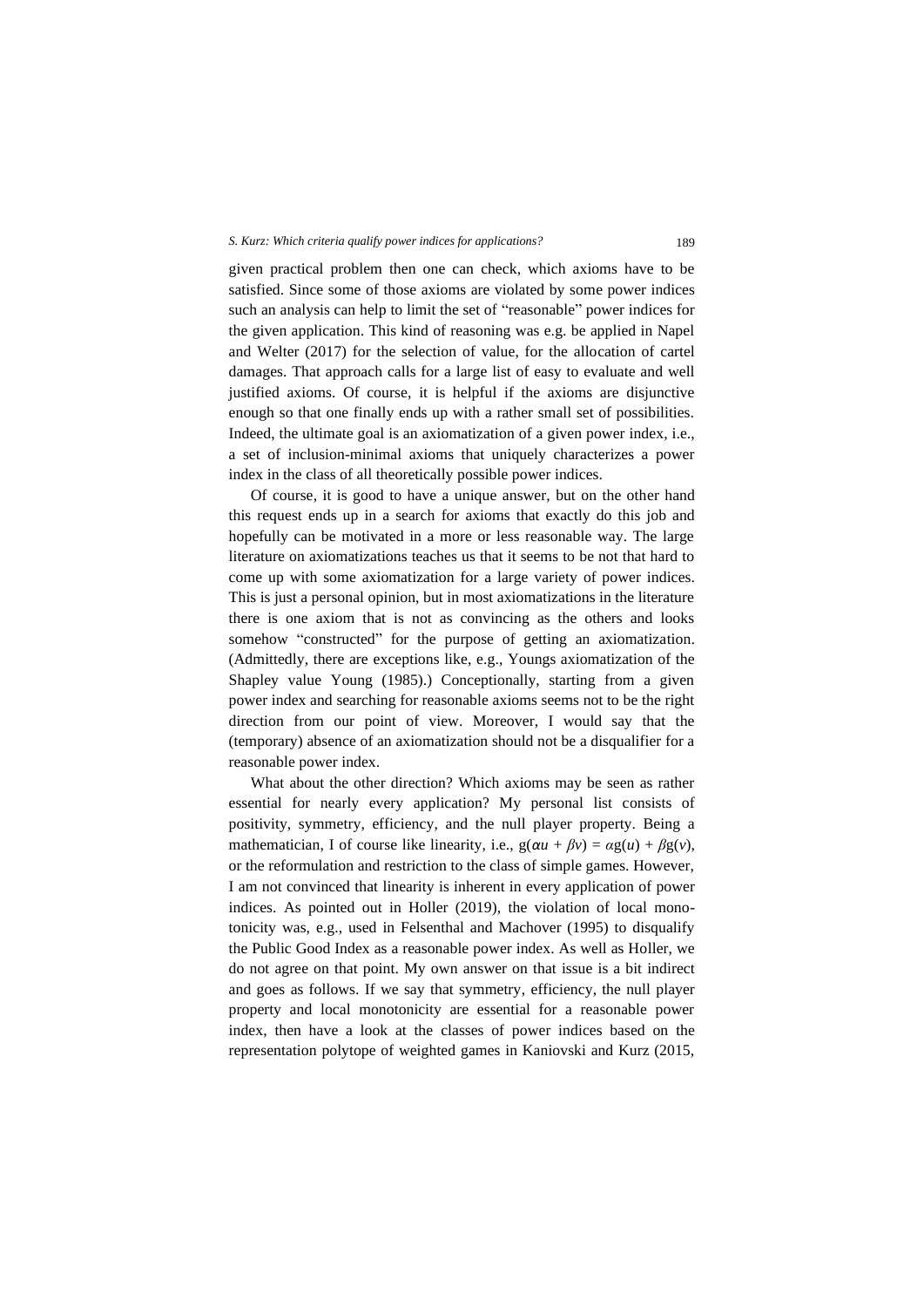2018). Either these indices are also reasonable power indices or we are missing further "essential" axioms. Moreover, as a mathematician, I see little reason why the requested local monotonicity should be restricted to simple games. We can make the same kind of comparisons for complete simple games and, partially, also for simple games. Is it also natural to require local monotonicity it that stronger sense? Anyway, the violation of local monotonicity is just one example in a long list of possible voting paradoxes, see, e.g., Nurmi (1999).

#### **3.2 Qualitative properties**

As mentioned, the possibility to verify axioms in a practical application is very appealing. If one weakens the requirements of a formal axiom one might look for some qualitative behavior. If predictions are made within a model based on a power index, different power indices may be evaluated using econometric analysis. As a continuation of Kauppi and Widgrén (2004) such a comparison was performed, e.g., in Zaporozhets et al. (2016). Apart from that, the idea of qualitative properties is rather vague, but I want to give two examples. Consider a game with many players like a publicly traded stock company. What can we say about the power distribution of the major stock holders? Let us look at the extreme case of one stock holder owning a relatively large share. Mathematical analysis of the possible power of the largest player in a weighted game gives a rather clear picture.

#### **Theorem** (Kurz (2018, Theorem 8))

Let g be the Nucleolus, the Public Good, the Deegan--Packel, the minimum sum representation, the average weight, or the average representation index, then for each  $\epsilon > 0$  there exists an integer N( $\epsilon$ ) such that either  $g_i(v)$  $= 1$  or  $g_i(v) \leq \frac{1}{2} + \varepsilon$  for each simple game *v* on  $n \geq N(\varepsilon)$  players and an arbitrary player  $1 \le i \le n$ .

In contrast to that, the Shapley-Shubik, the Penrose-Banzhaf, and the Johnston index permit the existence of simple games such that  $g_i(v)$  is arbitrarily close to any number in  $(\frac{1}{2}, 1]$ .

In a practical application, do we have this latter "continuum" of possible power values for the largest player or is there a clear cut (between 1 and ½)? This is certainly a different qualitative behavior, that may be observed in practice?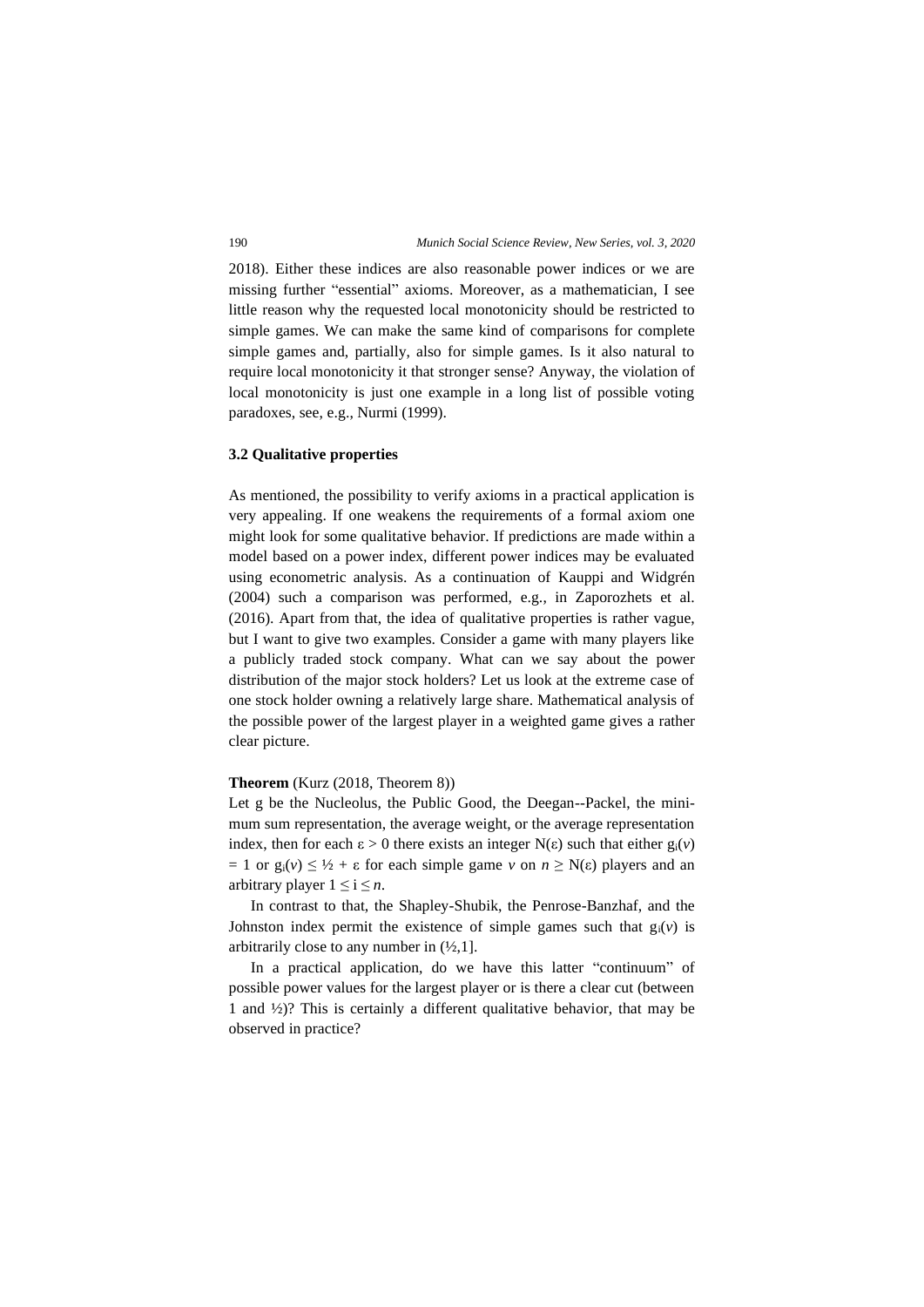A second example was initiated by Alon and Edelman (2010). Suppose we have we have some power index g and some weighted game v with player set N. If there exists a subset  $I \subseteq N$  of the players such that  $\Sigma_{j \in N\setminus I}$ g<sub>i</sub>(v)  $\leq \varepsilon$  for some small  $\varepsilon \in \mathbb{R}_{>0}$ , does there always exist a simple game  $\vartheta$ with player set I such that

$$
||g(v) - g(\vartheta)||_1 \le f(|I|)\varepsilon,\tag{1}
$$

where f is a general function just depending on the cardinality of I? As shown in Alon and Edelman (2010), such a result exists for the Penrose-Banzhaf index. In words we may reformulate the technical statement as follows. If for a simple game on n players the power is concentrated on just k<n players, then there exists a k-player simple game whose power distribution does not deviate too much from the one of the original simple game. In Kurz (2016) it was, e.g., shown that also the Public Good Index allows such an Alon-Edelman type result while, e.g., the Johnston index does not. Again, we have some kind of qualitative behavior that is different for different power indices. Admittedly, the second example is significantly harder to grasp than the first one.

Further such examples might be rather useful. In Dubey and Shapley (1979) a lot of mathematical properties of the Penrose-Banzhaf index are mentioned. It might be worthwhile to compare them to similar results for other power indices. Starting with a purely mathematical motivation, one then has to check which of the phenomena can be verified in practical applications.

#### **3.3 Beauty and generalizability**

It is interesting to know if for a given power index a generalization to a value, i.e., an extension to the class of TU games, exists. This is, e.g., the case for the Shapley-Shubik and the Penrose-Banzhaf index, as well as the Nucleolus, but not for the Public Good Index. The first two mentioned power indices also allow a generalization to non-binary decisions -- either discrete or non-discrete, see, e.g., Kurz (2014, to appear). Continuous or interval decisions are not completely uncommon. In the context of a "fair" allocation of voting weights for differently sized groups this model has been studied, e.g., in Kurz et al. (2017). The existence of a generalization of a concept to a large class of structures may be seen as an indication that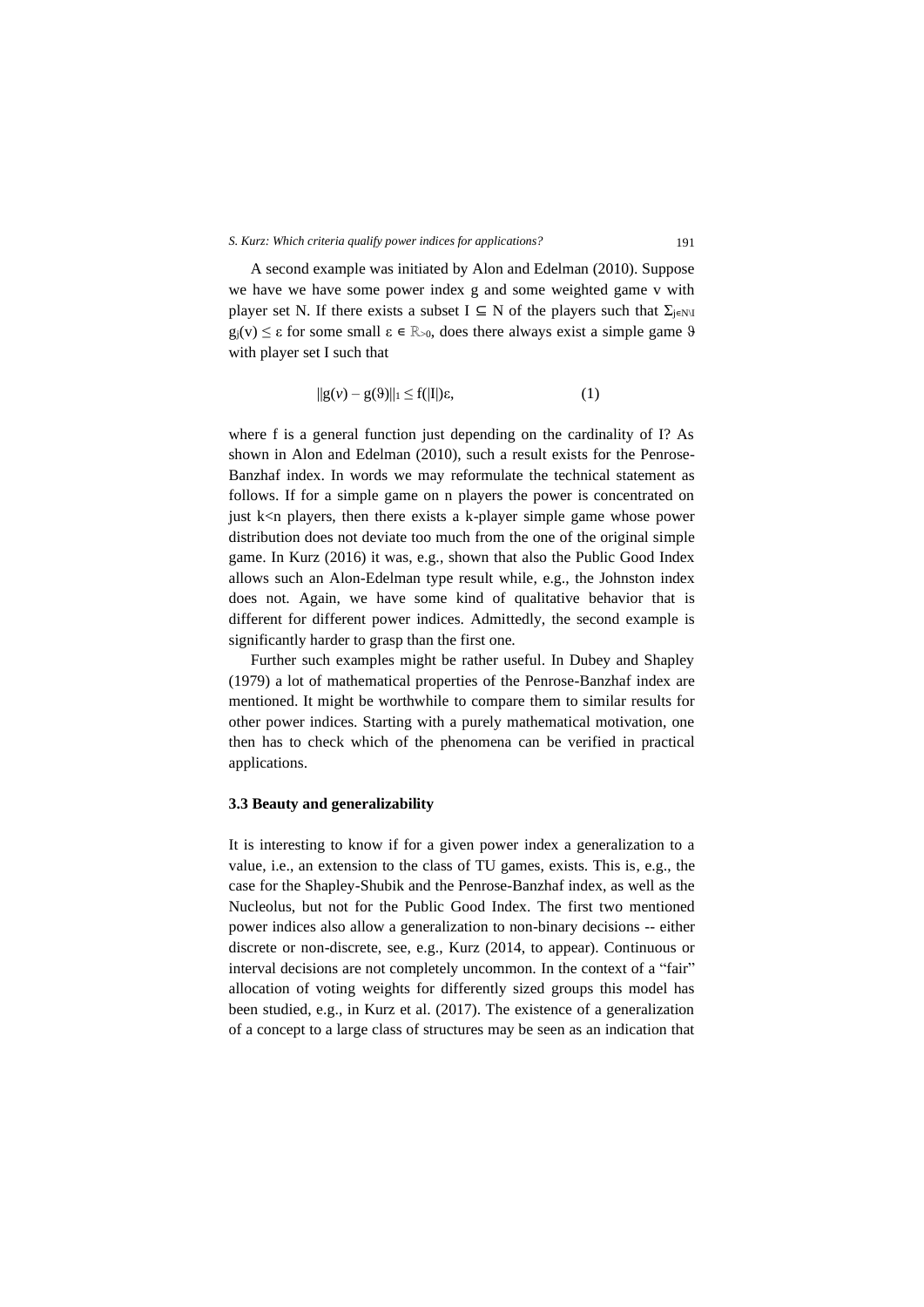the concept is somehow meaningful. Unfortunately, this does not answer the question for *what* purpose it is meaningful.

If we consider weighted games with many players where just a few have a non-vanishing weight, then some power indices allow so-called *limit results*. I.e., if the number of minor players increases but their total weight sum is fixed and the relative weights go to zero, then there is a stable power distribution of the major players. As shown in Dubey and Shapley (1979, Section 10) such kind of a limit result exists for the Penrose-Banzhaf index only if further assumptions on the weight ratios of the minor players are made. For the Shapley-Shubik index such an assumption is not necessary, which is the more "beautiful" result. For the nucleolus there exists a very simple and explicit upper bound on the deviation between power and weights for finite weighted games, see Kurz et al. (2014, Lemma 1). Compared to the known situation for the Shapley-Shubik index, see Neyman (1982), we would call this more "beautiful." However, this depends on our current state of knowledge and the argument of beautiful theories has failed badly in, e.g., physics; see Brumfiel (2011).

## **3.4 Undesirable criteria**

We completely agree with Holler (2019) that the fame and influence of the proposer of a power index should not have a significant impact on its usage. However, we have nothing to say whether that happened to the Public Good Index. We go a step further. When selecting the "best" index, we should also not be limited to the already published power indices. In principle it may be the case that we have missed the best power index for some applications so far. We will try to address this issue in Section 4.

As argued in Kurz et al. (2015, Section 4) the availability of easy-touse software packages to compute power indices can limit their application, e.g., for the nucleolus. While this is understandable from a practical point of view, this should not be a desireable selection criterion for the choice of an appropriate power index.

## **4. Have we missed an index?**

It seems natural that the selection of the best alternative may be limited to the set of the known alternatives. But this is not the case. New alternatives may be invented or even determined using optimization techniques. In this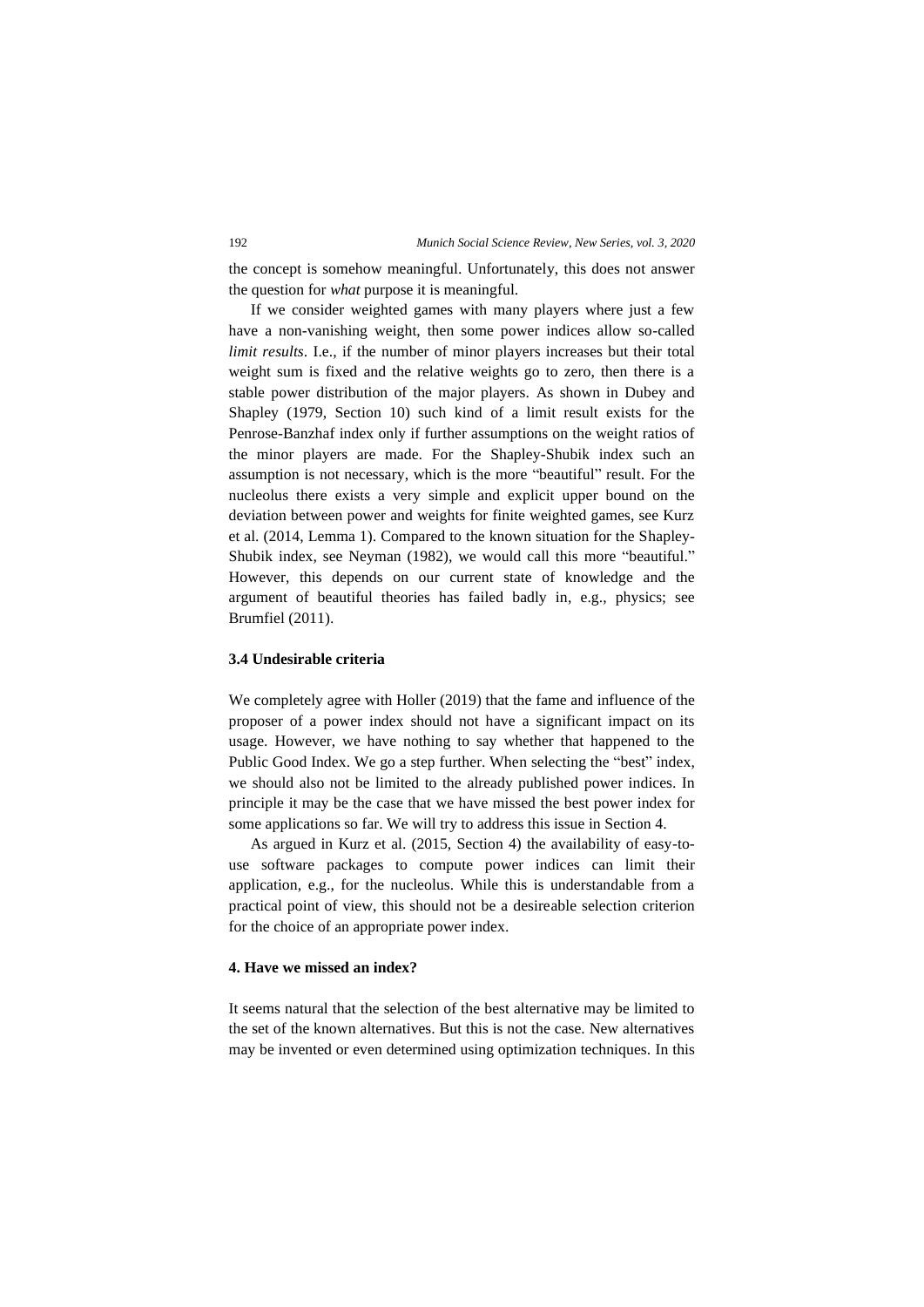section we would like to address the question whether we have missed an index and also give a further justification for the Public Good Index.

## **4.1 Systematization of power indices**

Since a large variety of power indices was introduced in the literature so far, it makes sense to try to catalogue them in a systematic way. Here we will stick to the systematization from Kurz (2016), where all the subsequently occurring power indices are defined and cited. One idea is to count coalitions of a certain type  $T$ , i.e.,

$$
S^{T}_{i}(v) = #\{U \in \mathcal{T} : \{i\} \subseteq U \subseteq N\},\tag{2}
$$

see Kurz (2016, Subsection 3.5). Afterwards we can normalize to an efficient version, so that scaling factors are irrelevant. So, ignoring scaling factors, the types of winning, swing or critical, and minimal winning coalitions lead to the *König-Bräuninger,* 3 the Penrose-Banzhaf, 4 and the Public Good Index, respectively. For complete simple games the tightening of a minimal winning coalition is called shift-minimal winning coalition and the corresponding power index based on  $S<sup>T</sup>$  is called *Shift index*. Are there other types of coalitions that have a relation to power? Removing the Public Good Index from the above list (see, e.g., Nurmi 1997), would certainly leave some gap.

In the above construction a special coalition  $U \in \mathcal{T}$  may be counted for several players. Another variant is to distribute the contribution of a coalition equally among the involved players. This concept is called *equal division* transform in Kurz (2016, Definition 3.22) and turns, e.g., the Penrose-Banzhaf and the Public Good Index into the *Johnston* and the *Deegan-Packel index*, respectively. For the Shift index the corresponding equal division variant is called *Shift-Deegan-Packel index*. For the König-Bräuninger index we are not aware of a published name of the corresponding equal division variant.

<sup>&</sup>lt;sup>3</sup> The König-Bräuninger index is proportional to the Public Help and the Chow parameter index and also known under the name inclusiveness and Zipke index.

<sup>4</sup> For the Penrose-Banzhaf index we have the technical detail that a critical coalition is only counted for those contained players that are critical, i.e.,  $v(U)$  –  $v(U\setminus\{i\})=1.$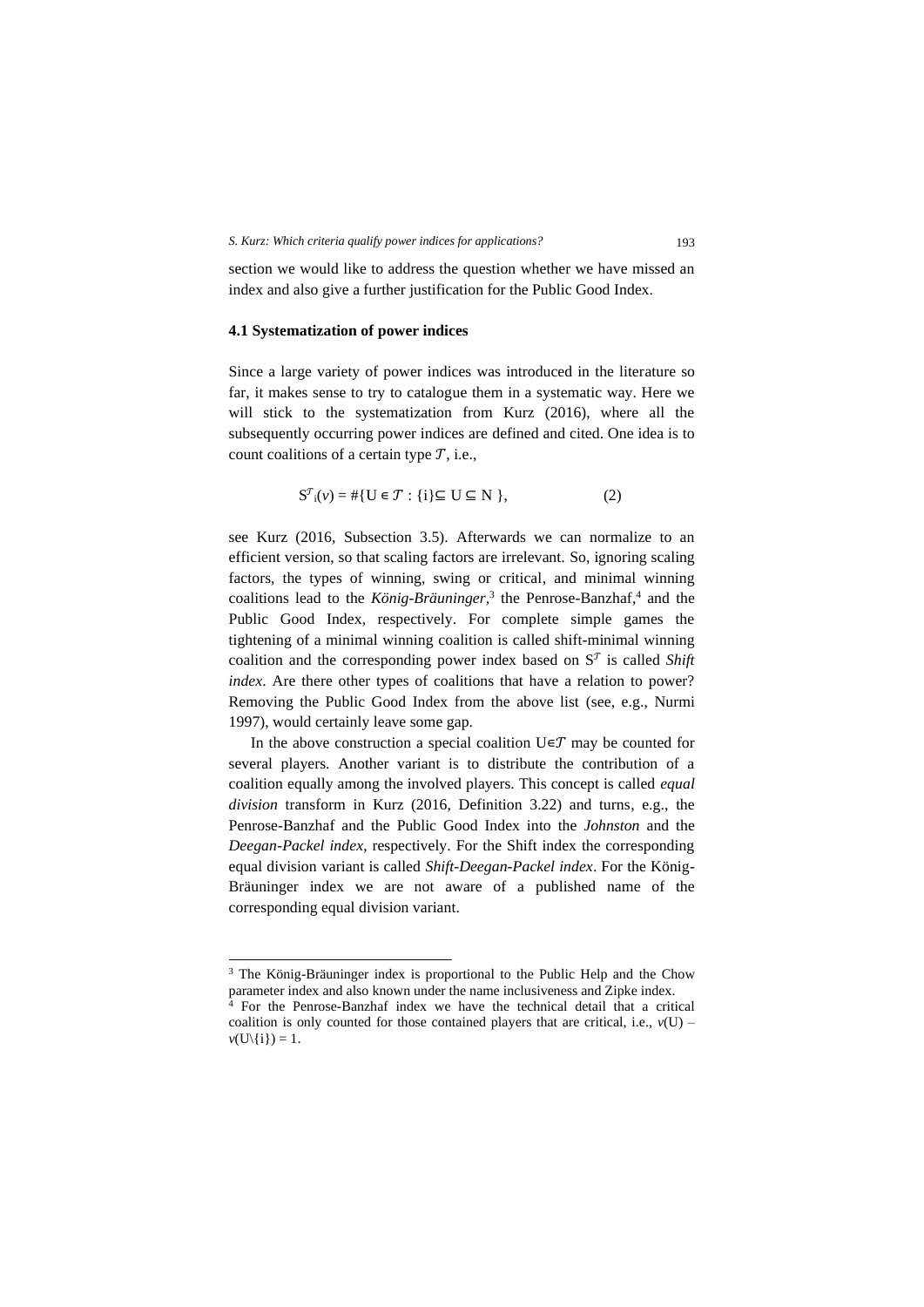The Shapley-Shubik index arises similarly as the Penrose-Banzhaf index from counting swing coalitions. Additionally, the contribution of every swing coalition is weighted by some factor solely depending on the cardinality of that coalition. Those weighted versions might of course also be studied for the other mentioned types of "special" coalitions.

#### **4.2 Design of new power indices**

Widgrén (2001) relates the normalized Penrose-Banzhaf index and the Public Good Index via  $PBI_i = (1 - \pi) PGI_i + \pi \epsilon_i$ , see also Holler (2019) for details and interpretation. Since the Penrose-Banzhaf index is locally monotonic, this relation can point to elements which are responsible for the PGI's violation of local monotonicity. This fact has motivated the research in Freixas and Kurz (2016), where the authors, e.g., considered convex combinations of the Penrose-Banzhaf and the Public Good Index and asked for the minimum possible weight of the Penrose-Banzhaf index that yields a power index that is locally monotonic.

From a general point of view, this is just an instance of an attempt to design a new power index with some desired properties. The restriction to convex combinations of established power indices reduces the complexity in the computational part and allows first analyses. However, the ultimate goal would be to design power indices in the entire class of all theoretically possible power indices just by prescribing desired properties. Currently, the list of broadly accepted properties is too short to end up with a manageable (parametric) class of power indices. In any case, integer linear programming techniques, as used by Freixas and Kurz (2016), seem to be very advantageous for the design aim.

## **5. Conclusion**

We have argued that the Public Good Index should not be excluded from the list of reasonable power indices for several reasons. We completely agree with Holler (2019) that the fame and influence of the proposer of a power index should not have a significant impact on its usage. We partially agree that the violation of local monotonicity of the Public Good Index is not a bug it's a feature, i.e., the PGI may detect special games. However, we have so far not seen any convincing explanation of *what* is detected. More analyses are needed in that direction. Moreover, the Public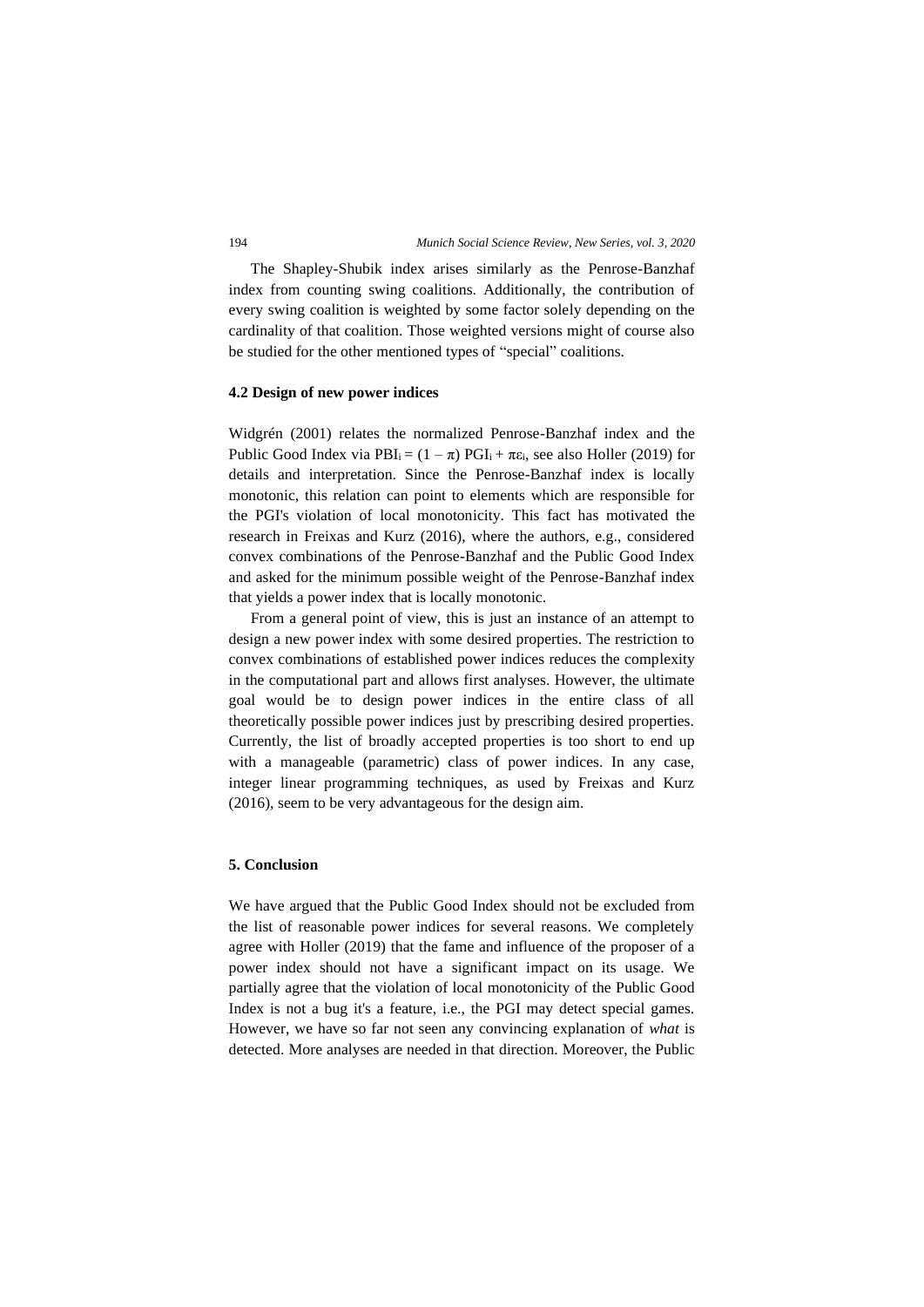Good Index naturally occurs in a systematic treatment of known power indices.

Instead of providing answers, here we want to broaden the discussion on which criteria should qualify a reasonable power index. We have tried to collect some possible aspects and would like to see more discussion on that question. Especially, we would highly welcome any suggestions for desireable properties of power indices that may further localize the class of all "reasonable" power indices.

### **References**

- Alon, N. and Edelman, P.H. (2010), The inverse Banzhaf problem. *Social Choice and Welfare*, 34(3):371-377.
- Brumfiel, G. (2011), Beautiful theory collides with smashing particle data. *Nature*, 471(7336):13-14.
- Casajus, A. and Huettner, F. (2018), The Coleman-Shapley-index: Being decisive within the coalition of the interested. *Preprint*. https://papers. ssrn.com/sol3/papers.cfm?abstract\_id=3175209.
- Colomer, J.M. and Martinez, F. (1995), The paradox of coalition trading. *Journal of Theoretical Politics*, 7(1):41-63.
- Dubey, P. and Shapley, L.S. (1979), Mathematical properties of the Banzhaf power index. *Mathematics of Operations Research*, 4(2):99-131.
- Felsenthal, D.S. and Machover, M. (1995), Postulates and paradoxes of relative voting power – a critical re-appraisal. *Theory and Decision*, 38(2):195-229.
- Freixas, J. and Kurz, S. (2016), The cost of getting local monotonicity. *European Journal of Operational Research*, 251(2):600-612.
- Holler, M.J. (2019), The Story of the Poor Public Good Index. *Transaction on Computational Collective Intelligence* (f*orthcoming*). In: N.T. Nguyen, R. Kowalzyk, J. Mercik, and A. Motylska-Kruzma (eds): *Transactions on Computational Collective Intelligence* 34, Springer, 171-179.
- Holler, M.J. and Packel, E.W. (1983), Power, luck and the right index. *Zeitschrift für Nationalökonomie*, 43(1):21-29.
- Isbell, J.R. (1958), A class of simple games. *Duke Mathematical Journal*, 25(3):423-439.
- Kaniovski, S. and Kurz, S. (2015), The average representation a cornucopia of power indices. *Homo Oeconomicus*, 32(2):169-181.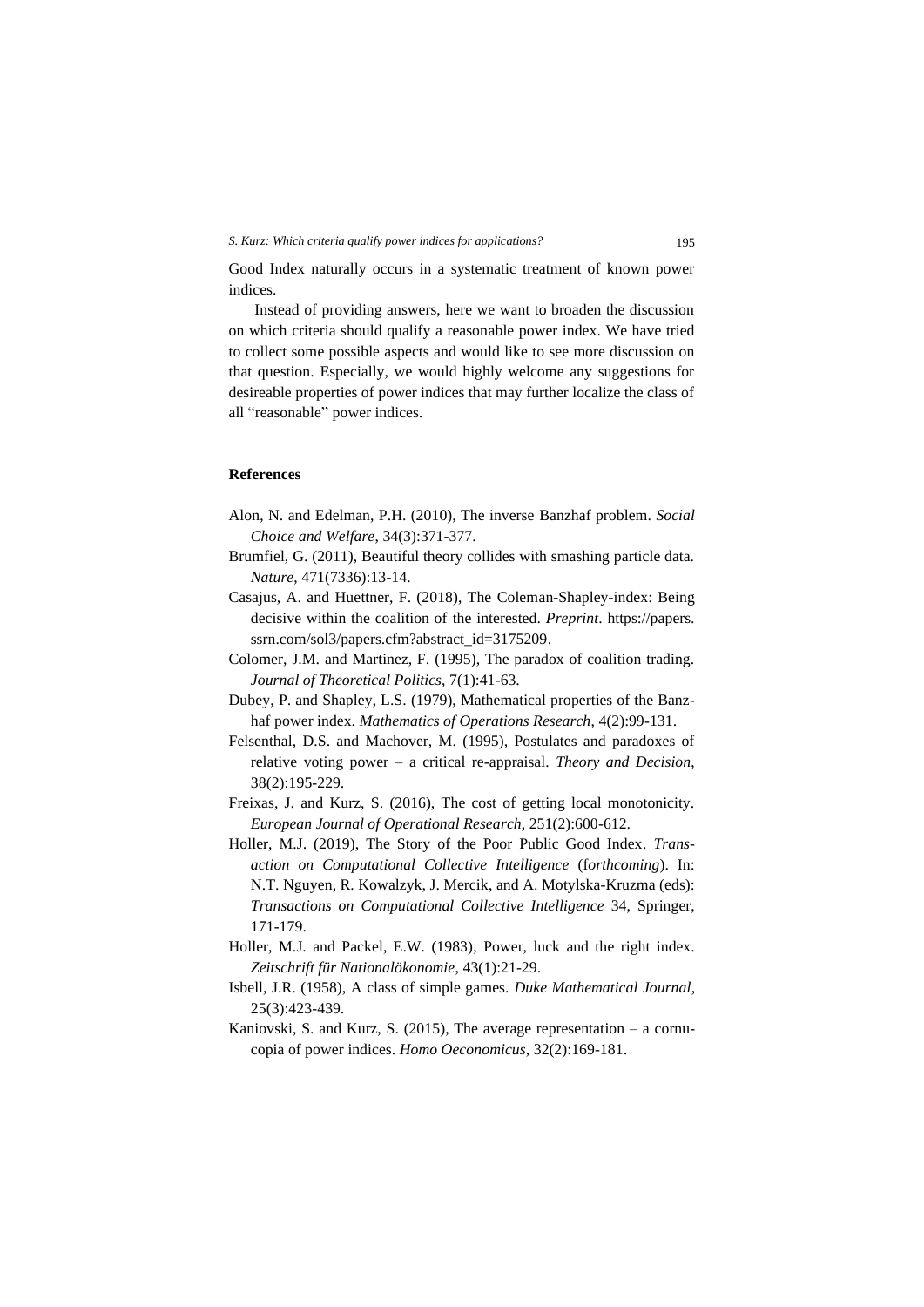- Kaniovski, S. and Kurz, S. (2018), Representation-compatible power indices. *Annals of Operations Research*, 264(1-2):235-265.
- Kauppi, H. and Widgrén, M. (2004), What determines EU decision making? Needs, power or both? *Economic Policy*, 19(39):222-266.
- Kurz, S. (2014), Measuring voting power in convex policy spaces. *Economies*, 2(1):45-77.
- Kurz, S. (2016), The inverse problem for power distributions in committees. *Social Choice and Welfare*, 47(1):65-88.
- Kurz, S. (2018), The power of the largest player. *Economics Letters*, 168:123-126.
- Kurz, S. (to appear), Importance in systems with interval decisions. *Advances in Complex Systems*, 19 pp.
- Kurz, S., Maaser, N., and Napel, S. (2017), On the democratic weights of nations. *Journal of Political Economy*, 125(5):1599-1634.
- Kurz, S., Maaser, N., Napel, S., and Weber, M. (2015), Mostly sunny: a forecast of tomorrow's power index research. *Homo Oeconomicus*, 32(1):133-146.
- Kurz, S., Napel, S., and Nohn, A. (2014), The nucleolus of large majority games. *Economics Letters*, 123(2):139-143.
- Napel, S. and Welter, D. (2017), Responsibility-based allocation of cartel damages. *Technical report*. [https://www.econstor.eu/handle/10419/](https://www.econstor.eu/handle/10419/%20180150) [180150.](https://www.econstor.eu/handle/10419/%20180150)
- Neyman, A. (1982), Renewal theory for sampling without replacement. *The Annals of Probability*, pages 464-481.
- Nurmi, H. (1997), On power indices and minimal winning coalitions. *Control and Cybernetics*, 26:609-612.
- Nurmi, H. (1999), *Voting paradoxes and how to deal with them*. Springer Science & Business Media.
- Riker, W.H. (1964), Some ambiguities in the notion of power. *American Political Science Review*, 58(2):341-349.
- Riker, W.H. (1986), The first power index. *Social Choice and Welfare*, 3(4):293-295.
- Widgrén, M. (2001), On the probabilistic relationship between the Public Good index and the normalized Banzhaf index. In: M.J. Holler and G. Owen (eds.), *Power indices and coalition formation*, Kluwer Academic Publishers, 127-142.
- Young, H.P. (1985), Monotonic solutions of cooperative games. *International Journal of Game Theory*, 14(2):65-72.